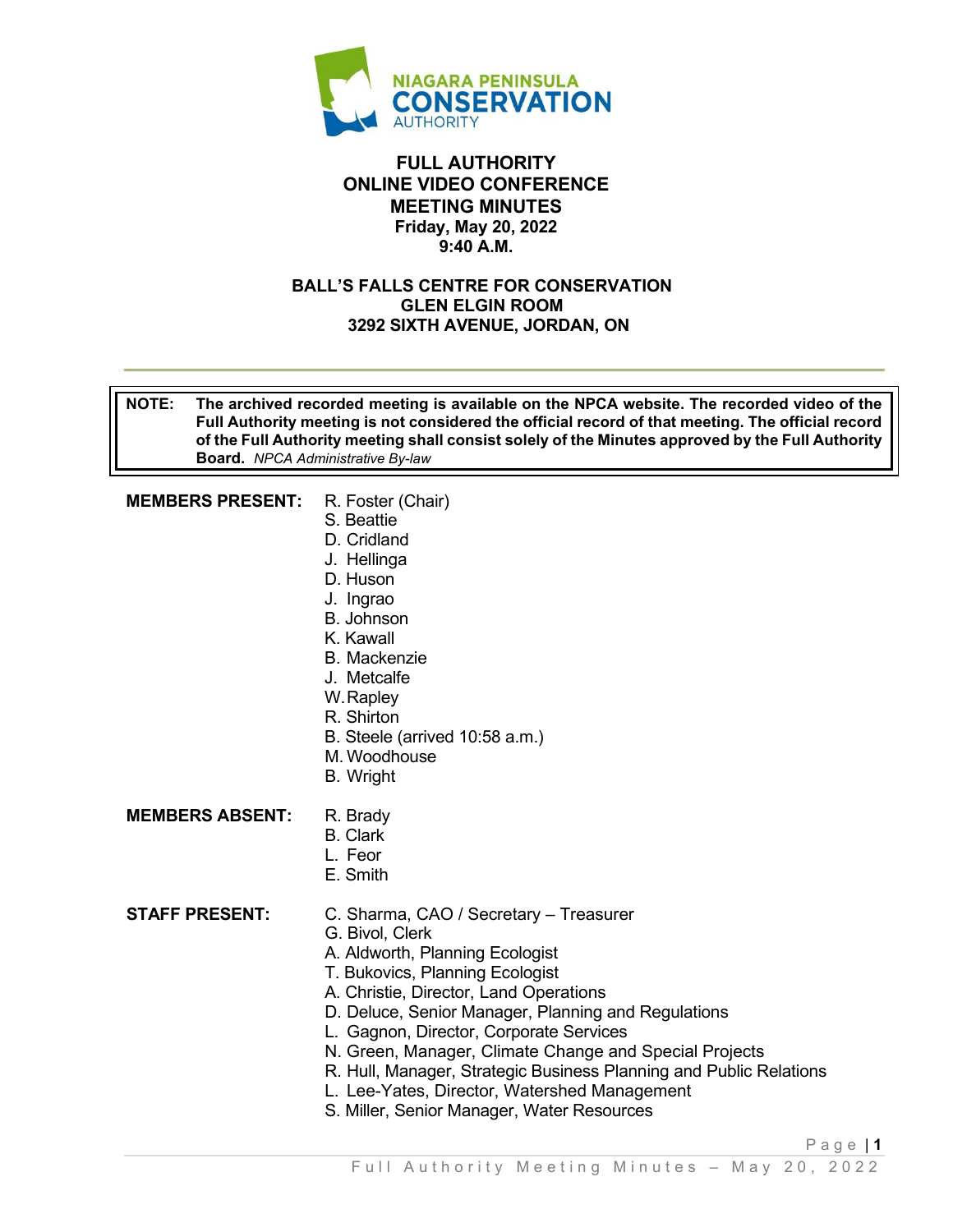G. Shaule, Administrative Assistant G. Verkade, Senior Manager, Integrated Watershed Planning / Information Management **OTHERS PRESENT:** K. Alexander, Invasive Species Policy Co-Ordinator, Invasive Species Centre C. Burant, Project Manager, Forest Health, Niagara Parks Commission C. Cassin, Policy Manager, Invasive Species Centre

Chair Foster called the meeting to order at 9:41 a.m..

### 1. APPROVAL OF AGENDA

The Chair called for objections to the agenda. Hearing none, by consensus the agenda was approved.

# 2. DECLARATIONS OF CONFLICT OF INTEREST

None declared.

### 3. APPROVAL OF MINUTES

a) Minutes of the Full Authority Meeting dated April 22, 2022

Resolution No. FA-43-2022 Moved by Member Kawall Seconded by Member Mackenzie

**THAT** the minutes of the Full Authority Meeting dated April 22, 2022 **BE APPROVED**.

#### **CARRIED**

#### 4. CHAIR'S UPDATE

Chair Foster spoke on the joint event by the Conservation Authority and the Conservation Foundation planned for June 14, 2022 at Bench Brewery.

# 5. CORRESPONDENCE

- a) Correspondence dated April 27-29, 2022 to the Ministry of Municipal Affairs and Housing from Leslie Rich, Policy and Planning Specialist Conservation Ontario:
	- i) Conservation Ontario's Comments on "Community Infrastructure and Housing Accelerator Proposed Guideline" (ERO #019-5285)
	- ii) Conservation Ontario's Comments on "Opportunities to increase missing middle housing and gentle density, including supports for multigenerational housing" (ERO #019-5286)

Page | **2**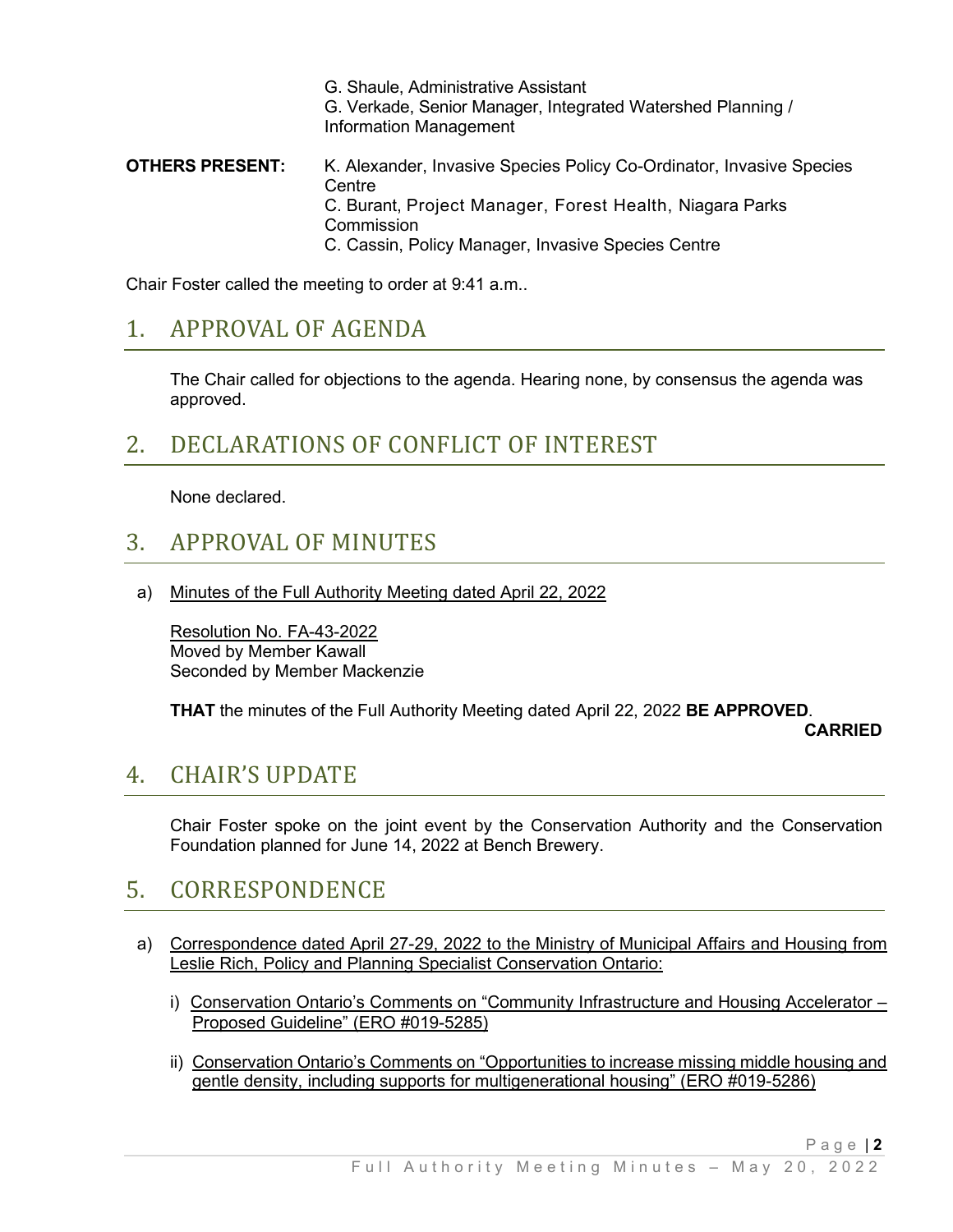- iii) Conservation Ontario's Comments on the "Proposed Planning Act Changes (the proposed More Homes for Everyone Act, 2022)" (ERO #019-5284)
- iv) Conservation Ontario's Comments on "Seeking Feedback on Housing needs in Rural and Northern Municipalities" (ERO #019-5287)

Resolution No. FA-44-2022 Moved by Member Beattie Seconded by Member Cridland

**THAT** the following items of correspondence **BE RECEIVED**:

- Conservation Ontario's Comments on "Community Infrastructure and Housing Accelerator Proposed Guideline" (ERO #019-5285);
- Conservation Ontario's Comments on "Opportunities to increase missing middle housing and gentle density, including supports for multigenerational housing" (ERO #019-5286);
- Conservation Ontario's Comments on the "Proposed Planning Act Changes (the proposed More Homes for Everyone Act, 2022)" (ERO #019-5284); and
- Conservation Ontario's Comments on "Seeking Feedback on Housing needs in Rural and Northern Municipalities" (ERO #019-5287).

#### **CARRIED**

### 6. PRESENTATIONS

- a) PowerPoint Presentation RE: Gonder's Flats Wetland Enhancement Project by Natalie Green, Manager, Climate Change and Special Projects and Corey Burant, Project Manager, Forest Health, Niagara Parks Commission - Agenda item 8. a) Report No. FA-17-22 RE: Gonder's Flats Wetland Enhancement Project was addressed in conjunction with this presentation. Members posed questions.
- b) PowerPoint Presentation RE: European Water Chestnut Rapid Response Program by Karen Alexander, Invasive Species Policy Co-Ordinator, Invasive Species Centre - Agenda item 8. b) Report No. FA-19-22 RE: European Water Chestnut Rapid Response Program was addressed in conjunction with this presentation. Members posed questions and discussion ensued. Staff were directed to distribute the report to area municipalities.

Resolution No. FA-45-2022 Moved by Member Metcalfe Seconded by Member Woodhouse

**THAT** the following items **BE RECEIVED**:

- PowerPoint Presentation RE: European Water Chestnut Rapid Response Program by Karen Alexander, Invasive Species Policy Co-Ordinator, Invasive Species Centre;
- PowerPoint Presentation RE: Gonder's Flats Wetland Enhancement Project by Natalie Green, Manager Special Projects and Corey Burant, Project Manager, Forest Health, Niagara Parks Commission;
- Report No. FA-17-22 RE: Gonder's Flats Wetland Enhancement Project; and
- Report No. FA-19-22 RE: European Water Chestnut Rapid Response Program.

**CARRIED**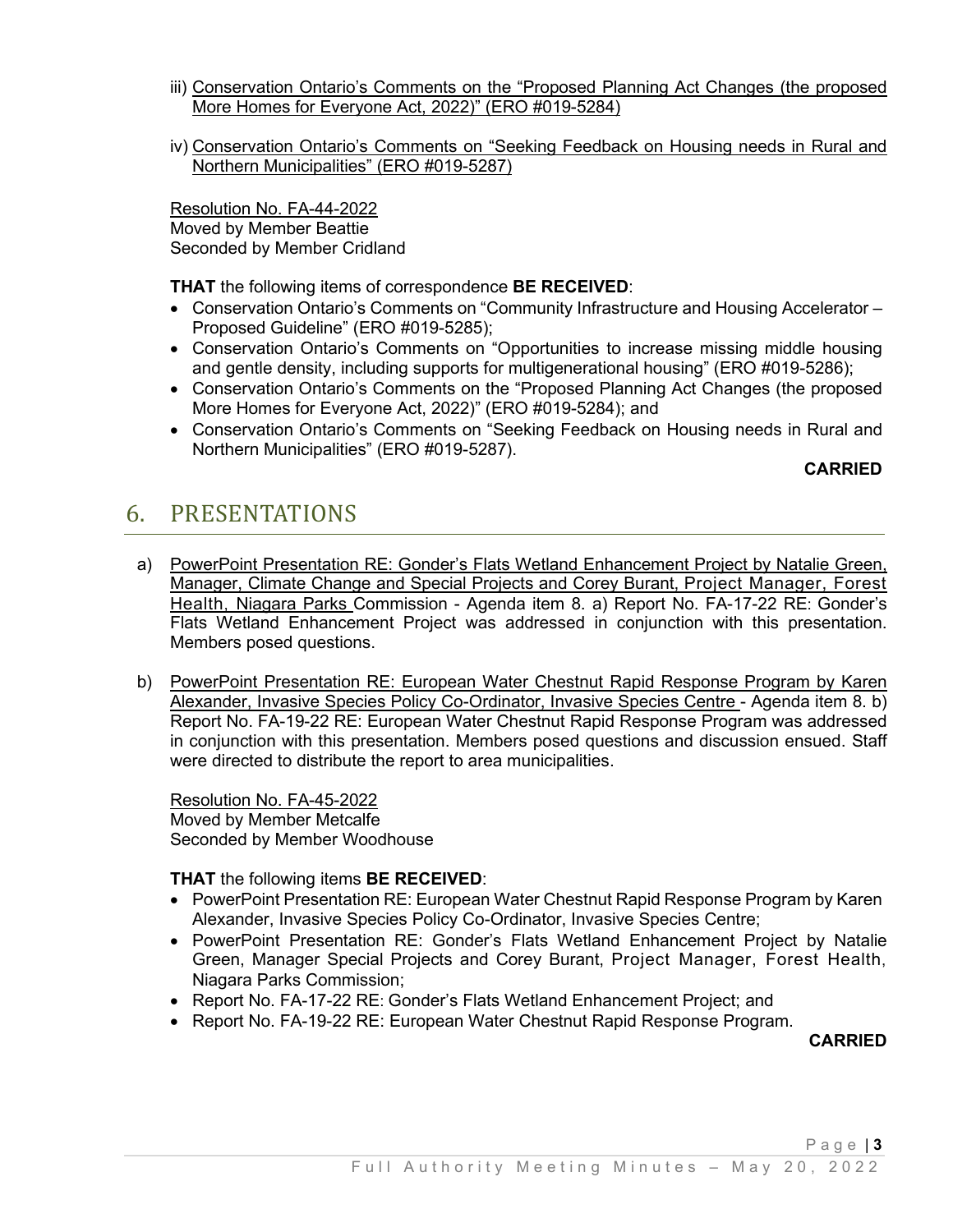c) PowerPoint Presentation RE: Policies for the Administration of Ontario Regulation 155/06 and the Planning Act, (May 1, 2020 Consolidation) Phase 2 Policy Review Interim s. 28 EIS Guideline and Wetlands Procedure Document by Leilani Lee-Yates, Director, Watershed Management *-* This presentation was addressed in conjunction with agenda items 9. a) and b) being Report No. FA-20-22 RE: NPCA Draft Interim Section 28 Environmental Impact Study Guideline and Report No. FA-21-22 RE: NPCA Draft Interim Wetlands Procedure Document. A. Aldworth, Planning Ecologist, T. Bukovics, Planning Ecologist and D. Deluce, Senior Manager, Planning and Regulations assisted in the presentation.

Resolution No. FA-46-2022 Moved by Member Wright Seconded by Member Shirton

**THAT** the PowerPoint Presentation RE: Policies for the Administration of Ontario Regulation 155/06 and the Planning Act, (May 1, 2020 Consolidation) Phase 2 Policy Review Interim s. 28 EIS Guideline and Wetlands Procedure Document by Leilani Lee-Yates, Director, Watershed Management **BE RECEIVED**.

**CARRIED**

# 7. DELEGATIONS

None

# 8. CONSENT ITEMS

- a) Report No. FA-17-22 RE: Gonder's Flats Wetland Enhancement Project -This report was addressed in conjunction with agenda item 6.a) PowerPoint Presentation RE: Gonder's Flats Wetland Enhancement Project.
- b) Report No. FA-19-22 RE: European Water Chestnut Rapid Response Program This report was addressed in conjunction with agenda item 6.b) PowerPoint Presentation RE: European Water Chestnut Rapid Response Program.)

# 9. DISCUSSION ITEMS

a) Report No. FA-20-22 RE: NPCA Draft Interim Section 28 Environmental Impact Study Guideline – Members posed questions and discussion ensued.

Resolution No. FA-47-2022 Moved by Member Hellinga Seconded by Member Rapley

- 1. **THAT** Report No. FA-20-22 RE: NPCA Draft Interim Section 28 Environmental Impact Study Guideline **BE RECEIVED**.
- 2. **AND FURTHER THAT** Appendix I to Report No. FA-20-22 RE: NPCA Draft Interim Section 28 Environmental Impact Study Guideline titled, "Niagara Peninsula Conservation Authority (NPCA) Draft Interim Environmental Impact Study Guideline for the Implementation of s. 28 of the Conservation Authorities Act and O. Reg. 155/06", prepared by NPCA staff and dated May 16, 2022, **BE APPROVED**.

#### **CARRIED**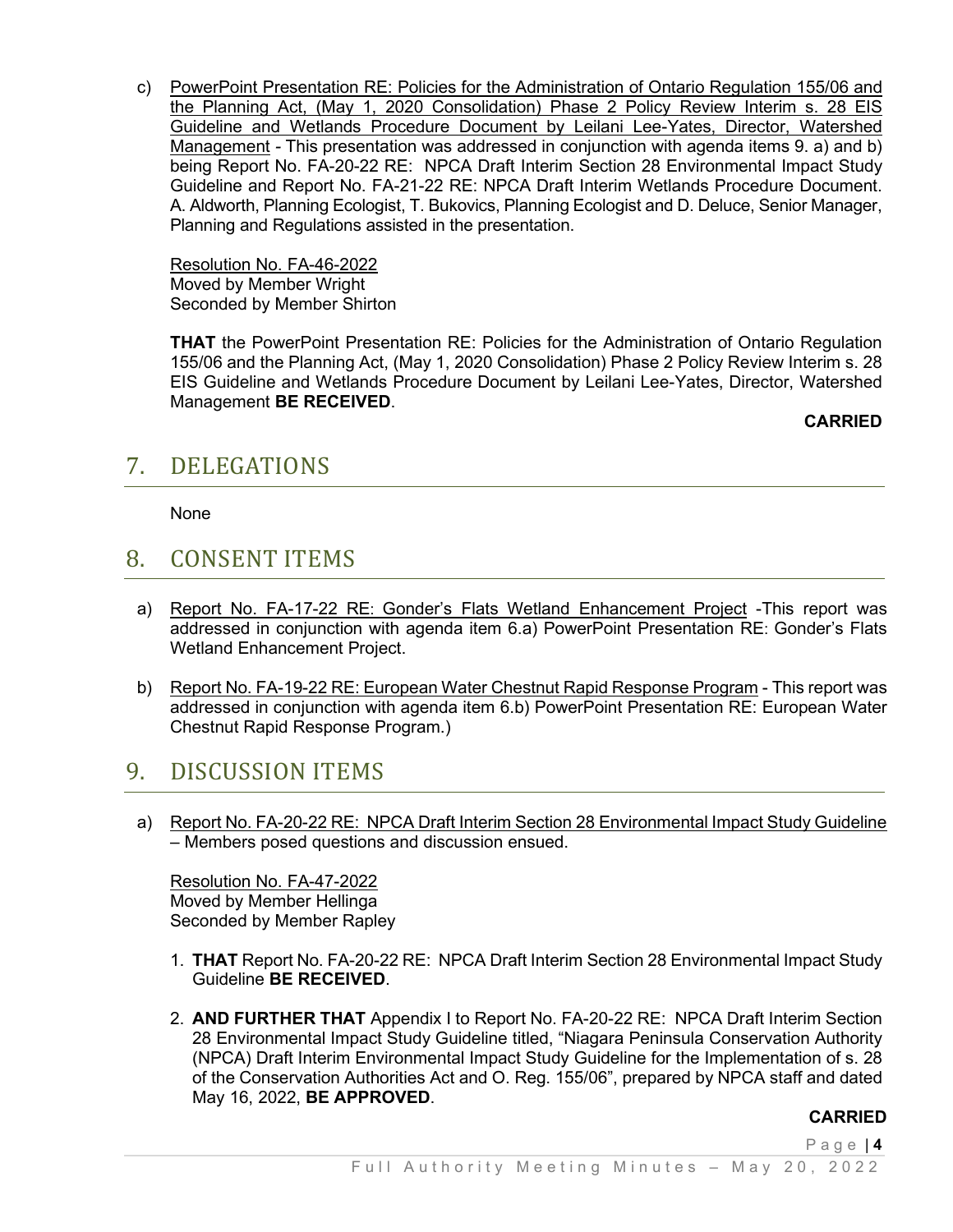b) Report No. FA-21-22 RE: NPCA Draft Interim Wetlands Procedure Document – Members posed questions and discussion ensued.

Resolution No. FA-48-2022 Moved by Member Hellinga Seconded by Member Beattie

- 1. **THAT** Report No. FA-21-22 RE: NPCA Draft Interim Wetlands Procedure Document **BE RECEIVED**.
- 2. **AND FURTHER THAT** Appendix 1 attached to Report No. FA-21-22 RE: NPCA Draft Interim Wetlands Procedure Document titled, "Niagara Peninsula Conservation Authority (NPCA) Draft Interim Wetlands Procedure Document for the Implementation of s. 28 of the Conservation Authorities Act and O. Reg. 155/06", prepared by NPCA staff and dated May 16, 2022, **BE APPROVED**.

**CARRIED**

#### 10. COMMITTEE ITEMS

#### **10.1 GOVERNANCE COMMITTEE**

a) Minutes of the Governance Committee meeting dated May 12, 2022

Resolution No. FA-49-2022 Moved by Member Ingrao Seconded by Member Johnson

**THAT** the minutes of the Governance Committee meeting dated May 12, 2022 **BE RECEIVED**. **CARRIED**

#### 11. NOTICES OF MOTION

None

#### 12. MOTIONS

None

#### 13. NEW BUSINESS

a) C.A.O. Verbal Update – Ms. Sharma spoke on the Niagara Region Climate Change Summit collaboration, NPCA's role in the Lake Ontario Partnership Committee on behalf on Conservation Ontario and the implementation of Phase 2 of the Conservation Authority Act amendments.

# 14. CLOSED SESSION

None